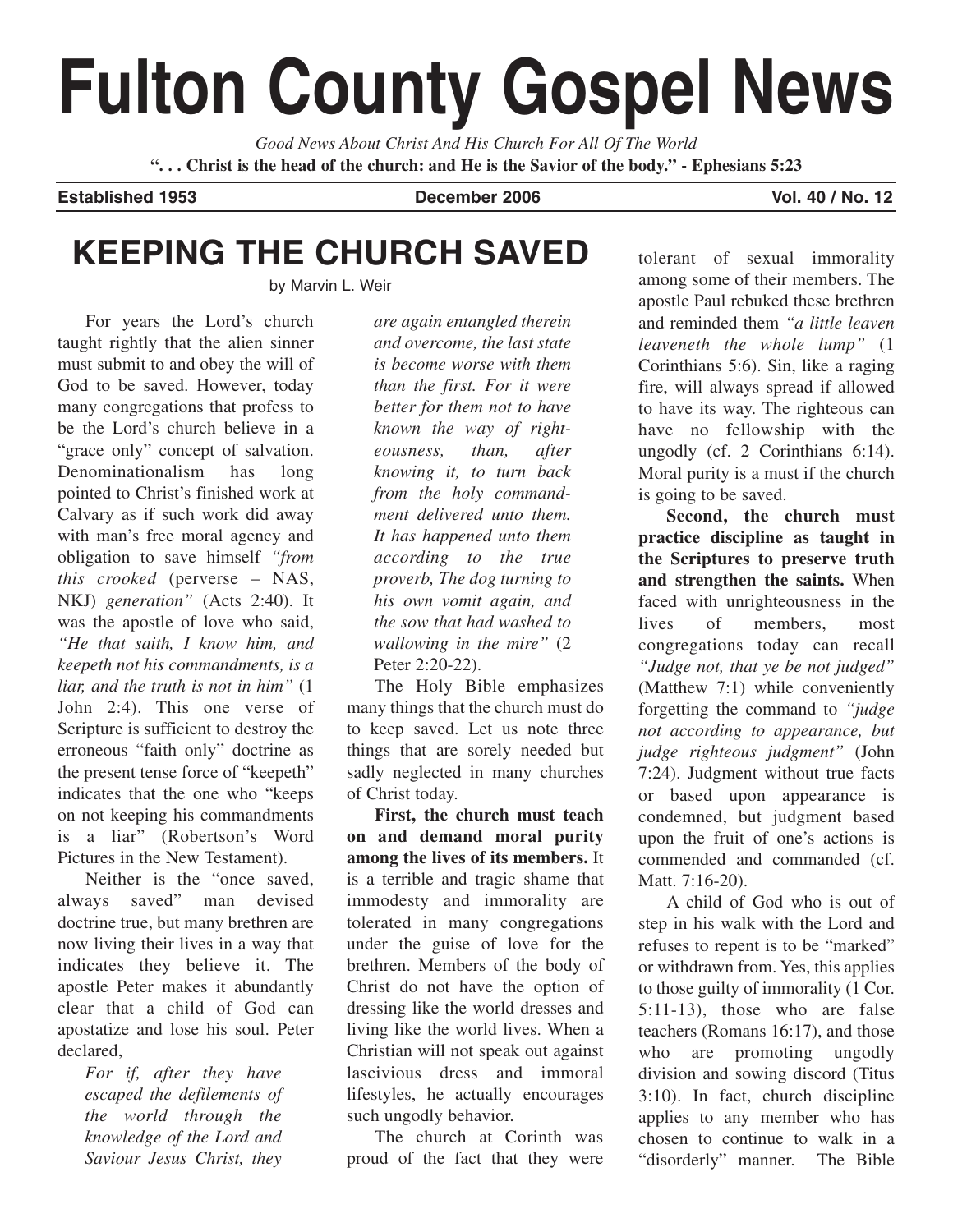### **FULTON COUNTY GOSPEL NEWS** USPS Publication #211780

. . . is a Periodical publication issued monthly by the Church of Christ at Third and Bethel (P.O. Box 251), Mammoth Spring, AR 72554-0251. **POSTMASTER: Please mail all changes of address to the above address.**

**FCGN** is mailed free of charge to any who care to receive it. We will be happy to add any names to the regular mailing list. If you send in a name we must have a complete address, including number and street name, or R.R. or HCR number, plus box number, or a P.O. Box number and the **NINE DIGIT ZIP CODE**. This paper is supported by voluntary contributions for which we are grateful. Financial information will be furnished upon request. **Mail all address corrections or manuscripts to:**

## **FULTON COUNTY GOSPEL NEWS** P.O. Box 251

Mammoth Spring, AR 72554

| Lee Moses $\dots\dots\dots\dots\dots\dots$ . EDITOR<br>E-Mail cocfcgn@centurytel.net<br>Website www.fultoncountygospelnews.org<br>Hosted by The Bible.net |
|-----------------------------------------------------------------------------------------------------------------------------------------------------------|
|                                                                                                                                                           |

## *continued from page 1*

says, *"Now we command you, brethren, in the name of our Lord Jesus Christ, that ye withdraw yourselves from every brother that walketh disorderly, and not after the tradition which they received of us"* (2 Thessalonians 3:6).

**Third, sufficient teaching must be done on the uniqueness and identity of the Lord's church.** Many brethren are no longer faithful soldiers of the cross because they have decided to offend no one and please everybody. In these congregations, bold denunciation of false doctrine and denominationalism is a thing of the past. How can one be led to Christ if he is not shown the way (cf. John 14:6)?

Some brethren now opt for seminars instead of gospel meetings. They have given up preaching the gospel to acquaint their friends and neighbors with the

New Testament principles of worship, doctrine and church organization. But the Bible still says that the gospel is God's power to save (Rom. 1:16), and no faithful child of God will ever be ashamed of proclaiming it in its purity and simplicity. The Bible warns to those who will hear: *"But speak thou the things which befit the sound doctrine"* (Titus 2:1).

> 1272 Bonham St. Paris, TX

## **YE CANNOT SERVE THE LORD**

by Chris Perry

While studying the book of Joshua, an interesting statement caught my attention. Called by God to fill Moses' place as leader of Israel, Joshua fulfilled his duty exceptionally, and brought the children of Israel to the Promised Land. As the account closes, however, Joshua is preparing to go *"the way of all the earth"* (23:14). He leaves his beloved nation with a final challenge—*"Choose ye this day"* (24:15)—and the last phrase should be familiar: *"…as for me and my house, we will serve the Lord*.*"* The people, affected by Joshua's admonition, reply, *"God forbid that we should forsake the Lord, to serve other gods…therefore will we also serve the Lord; for He is our God"* (24:16, 18). Following that reply is the statement that caught my eye: *"And Joshua said unto the people, Ye cannot serve the Lord: for He is an holy God; He is a jealous God; He will not forgive your transgressions nor your sins"* (24:19). Surely God does not mean that it is *literally impossible* for Israel to serve God and for God to

forgive their sins; there *must* be an explanation that with some investigation would become clear. And indeed there is.

The most obvious clue that another explanation is necessary has already been noted: *"Choose ye this day whom ye will serve; whether the gods which your fathers served that were on the other side of the flood, or the gods of the Amorites, in whose land ye dwell: but as for me and my house, we will serve the Lord"* (24:15). Would God admonish His people to do something which it was impossible for them to do? Surely not. Paul states by inspiration: *"There hath no temptation taken you but such as is common to man: but God is faithful, Who will not suffer you to be tempted above that ye are able; but will with the temptation also make a way to escape, that ye may be able to bear it"* (I Corinthians 10:13). God does not place before us the impossible and ask it to be accomplished; His expectations *"are not grievous"* or hard to undertake (I John 5:3). If God asks something of us, we can do it.

A close inspection of the context reveals what Joshua meant by his inspired statement, *"Ye cannot serve the Lord*.*"* After the people again affirm their allegiance to God, Joshua tells them, *"Ye are witnesses against yourselves that ye have chosen you the Lord, to serve Him. And they said, We are witnesses. Now therefore put away, said he, the strange gods which are among you, and incline your ear unto the Lord God of Israel"* (24:22-23). Surprisingly (or perhaps not, based on the usual performance of the Israelites), Israel was stating their desire to serve God while all the while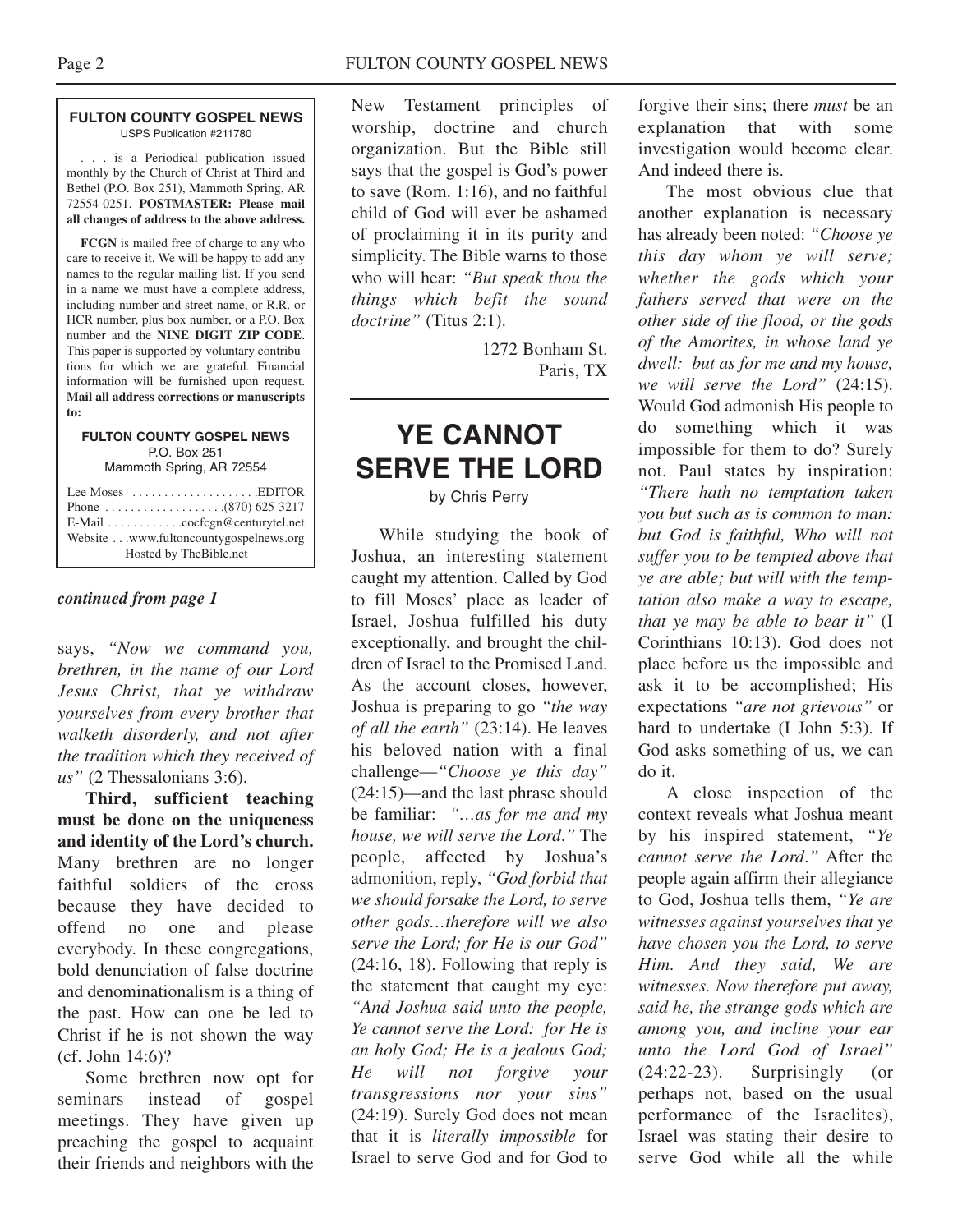infested with idolatry! How brazen they were to assume that God would accept their defiled, sin-tainted allegiance! In such a context, the likely meaning behind Joshua's statement is: You cannot serve the Lord with sin present and active in your life.

Today, the same is true. Jesus' statements to the seven churches of Asia prove without equivocation that God will not accept congregations spoiled by sin (Revelation 2-3). First Corinthians proves the same for the individual: *"Know ye not that the unrighteous shall not inherit the kingdom of God? Be not deceived: neither fornicators, nor idolaters, nor adulterers, nor effeminate, nor abusers of themselves with mankind, nor thieves, nor covetous, nor drunkards, nor revilers, nor extortioners, shall inherit the kingdom of God"* (1 Corinthians 6:9-10). Despite the denominational views that some hold regarding God's acceptance of sin, His holiness demands that only those who have *"washed their robes, and have made them white in the blood of the lamb"* may come to Him (Revelation 7:14).

Consider, as well, the extended context of this passage. As the book of Judges opens, Israel attempts to defeat the inhabitants of Canaan and claim for themselves the promised possessions. However, they fail to heed God's commands. They *"put the Canaanites to tribute"* (Judges 1:28) despite God's specific prohibition (cf. Judges 2:2a). They fail to utterly drive out the inhabitants because they *"have not obeyed* [*God's*] *voice"* (Judges 2:2b). It is as if Israel never really intended to *fully* do as God said. Can we not thus see in Joshua's statement a condemnation of halfhearted allegiance? Joshua might have stated, *"*Ye cannot serve the Lord half-way.*"* God demands total subservience, dedication of no less than 100%. No fence-straddling, no *"*be-like-the-world-but-still-be-a-Christian*"* philosophy can please our Father. As Jesus said time and again: *"No man can serve two masters"* (Matthew 6:24); *"A good tree cannot bring forth evil fruit"* (Matthew 7:18); *"He that is not with Me is against Me"* (Matthew 12:30), etc.

The context of Joshua 24 makes Joshua's statement of his own convictions all the more incredible: *"As for me and my house, we will serve the Lord*.*"* Notice the finality, the certainty with which Joshua said these words. Are *you* that certain of *your* allegiance to God? Have you put away the world and its sinful influences? Have you given your entire will to God's service? If not, *"ye cannot serve the Lord*.*"*

> 303 DeKalb Street McMinnville, TN 37110

## **THE ISRAEL OF GOD**

by Alton W. Fonville

In a world of fighting and killing over land possessions which were given thousands of years ago, much of the world still looks for a nation of people to rise and take possession of lands which were all settled in Bible times. The Israelites of Bible times were taken captive and ultimately, most of them were destroyed because of their unfaithfulness and the rejection of Jesus Christ the Lord. At the destruction of Jerusalem in A.D. 70 about which Jesus Himself taught,

warning his disciples very carefully, the Jewish nation was effectively wiped out. **As a nation of "God's people," physical Israel had ceased to exist.**

But, the Holy Spirit taught of a new nation of people known as the "Israel of God" which would rise in the days of the Roman kings, when God would set up a kingdom which would last forever (Daniel 2:44). This kingdom would be composed of all peoples of the earth—not just one nation as had been the case. It is identified as being the Lord's church which Jesus promised to build (Mark 1:15; Matthew 16:18). When Jesus told his disciples that the kingdom was "at hand" and that repentance and belief of the gospel was necessary, He was laying down the steps for admittance to this kingdom. Belief of the gospel necessarily included obedience to it, because He said, *"Go ye into all the world and preach the gospel to every creature. He that believeth and is baptized shall be saved; but he that believeth not shall be damned"* (Mark 16:15-16). "Every creature" means to every nation under heaven—not just one nation of people.

Notice further what the Spirit said through the pen of Paul*: "For I am not ashamed of the gospel of Christ: for it is the power of God unto salvation; to every one that believeth; to the Jew first, and also to the Greek"* (Romans 1:16). Salvation is made possible to every one who will believe and obey it. That includes all people of the earth—Jews and Gentiles alike. Jews **now have no monopoly on salvation.** Today, **"whosoever will"** may come and drink of the water of life and receive salvation.

The Jews were always so very proud of their heritage—being